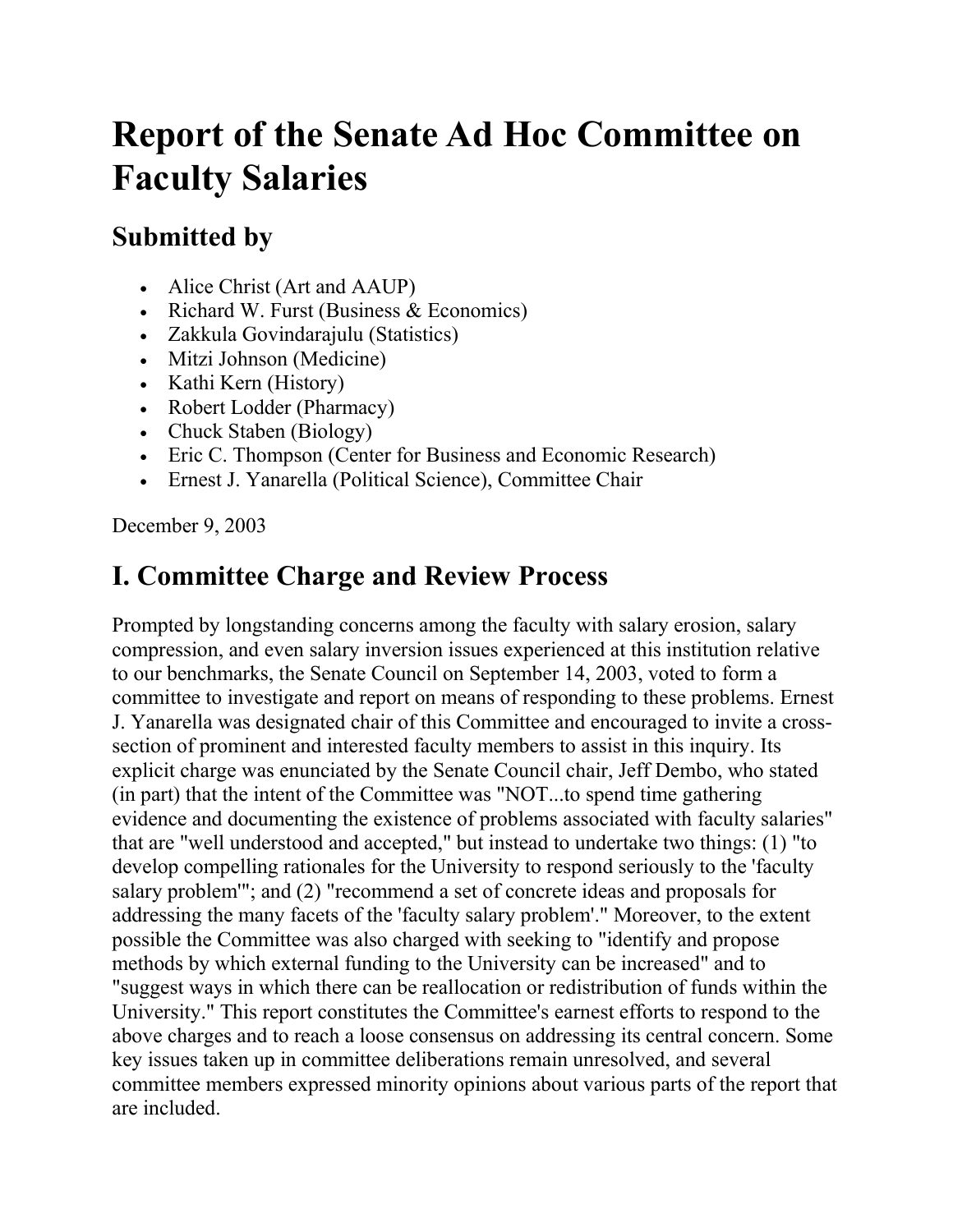The Committee chair was successful in drafting eight faculty members onto the Committee: Alice Christ (Art and AAUP); Richard W. Furst (Business & Economics), Zakkula Govindarajulu (Statistics), Mitzi Johnson (Medicine), Kathi Kern (History), Robert Lodder (Pharmacy), Chuck Staben (Biology), and Eric C. Thompson (Center for Business and Economic Research). Beginning at the end of September, the Committee held meetings on September 26, October 8, October 17, October 24, November 5, and November 24 in order to grapple with the issues and concerns driving its agenda. In addition, in vigorous and spirited, but always illuminating email exchanges, the Committee's focal concerns were further discussed and debated.

The recommendations and supportive rationales below represent the outcome of this Committee's engagement of its charge. Additional materials generated or consulted in the committee process are posted on the Senate Web page.

### **II. Rationale for Taking Seriously the "Faculty Salary Problem"**

The rationale for addressing the issues surrounding the faculty salary (and benefit) situation at the University of Kentucky can be offered on two levels. At the most general level, the Committee's case can be summed up in three terms: national competitiveness, faculty recruitment and retention, and equity or fairness considerations. In general, the Committee was unanimous in supporting the aspirations of top administrators instituting mechanisms to heighten this University's national competitiveness and to make significant strides in the avowed goal of reaching top twenty status among public universities by 2020. As the Committee's deliberations progressed, two particularly knotty and not easily definable concepts frequently entered into arguments and conversations: merit and equity. Some committee members wished to pursue avenues of improving faculty salary situation by finding ways to raise salaries for meritorious faculty members whose efforts were advancing the University's quest for elevated ranking among public universities. Others emphasized that past policies and circumstances had contributed to problems of salary erosion, compression, and inversion creating a kind of "loyalty tax" on those faculty members who remained at this university and often made significant contributions in one or more of the teaching, research, and service missions.

While specific rationales for its recommendations will be offered, the Committee argues at the most general level that the issues of faculty salary and compensation should be squarely addressed and a plan of action developed for the following reasons: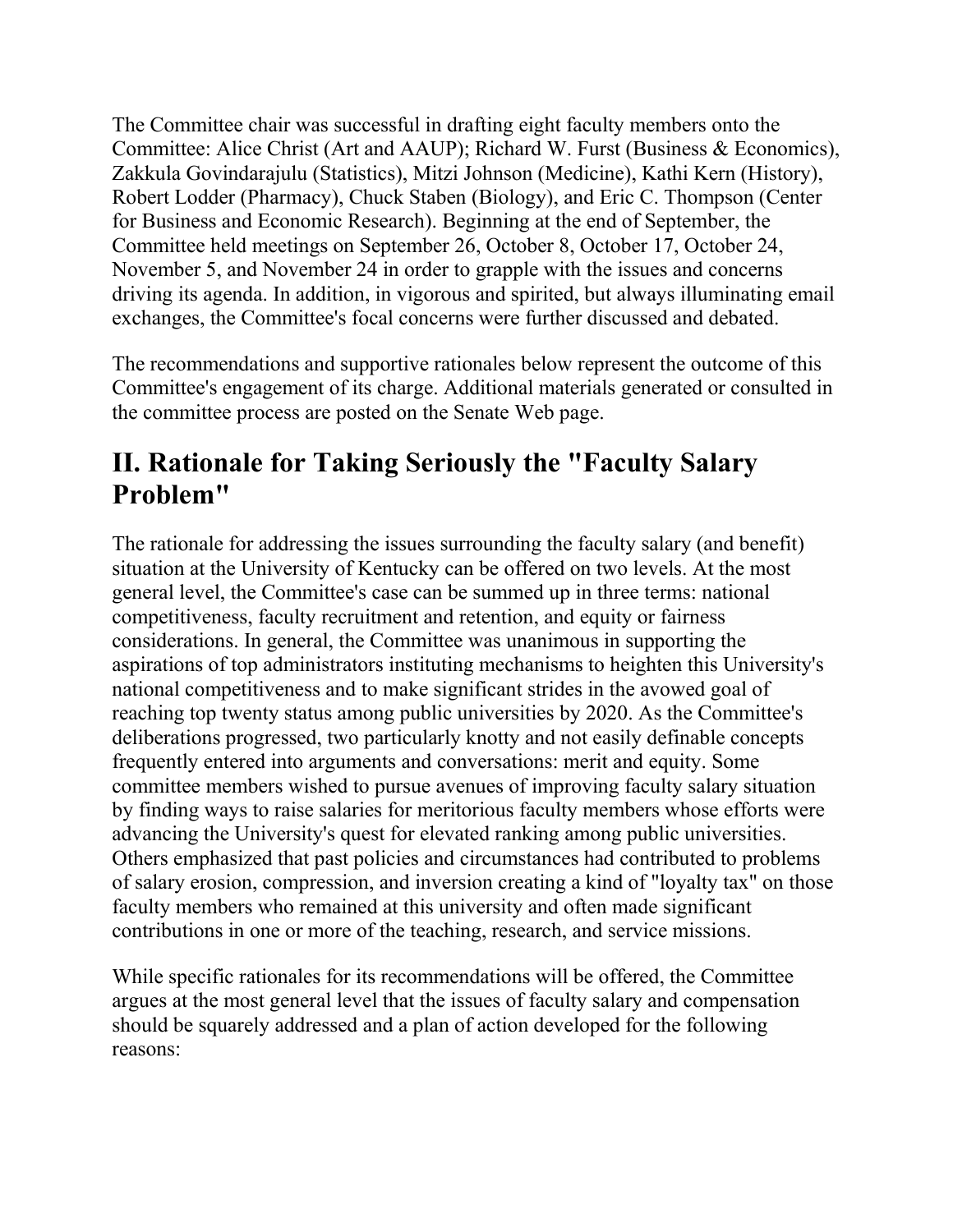- 1. A salary/benefit structure more in line with the University's top benchmark institutions is likely to make this University more competitive nationally in attracting top-flight faculty members at all levels.
- 2. A faculty member with an equitable salary will have high morale and will contribute to the University and its programs beyond his/her own sense of selfinterest and will perform at a higher level of productivity.
- 3. The combination of higher faculty salaries and improved compensation packages is likely to retain our best faculty members, who will be less likely to be wooed away by universities and departments offering better salary and benefits packages.
- 4. A better paid faculty is more likely to stem the "brain trickle" from academia to the private sector where material rewards and incentives are much greater.

### **III. Committee Recommendations**

Short-term Goal: The Committee accepts the new University of Kentucky Strategic Plan goal of reaching 90% of the median of the University's benchmark institutions by field and rank by 2006.

Long-term Goal: The Committee further supports the goal of attaining 100% of the median of the University's benchmark institutions by field and rank by 2010.

Overall Goal: The Committee strongly recommends that the University build a new system of salary raises and benefits that corrects tendencies of the current merit system to produce increasingly noncompetitive salary/benefit compensation structures, salary compression and inversion issues, and mounting faculty retention problems.

#### **COLA and Equity Concerns**

1. Salary increase pools should be applied first to address cost-of-living adjustments. Remaining funds should be applied to reward meritorious performance in research and teaching, and service.

Rationale: Recent salary increases have been based on merit and have ignored the cost of living increases. As a result, the salaries of numerous faculty members have not kept pace with inflation. Given the modest salary pools, the number of faculty members in this group has increased even though many have contributed significantly to their units.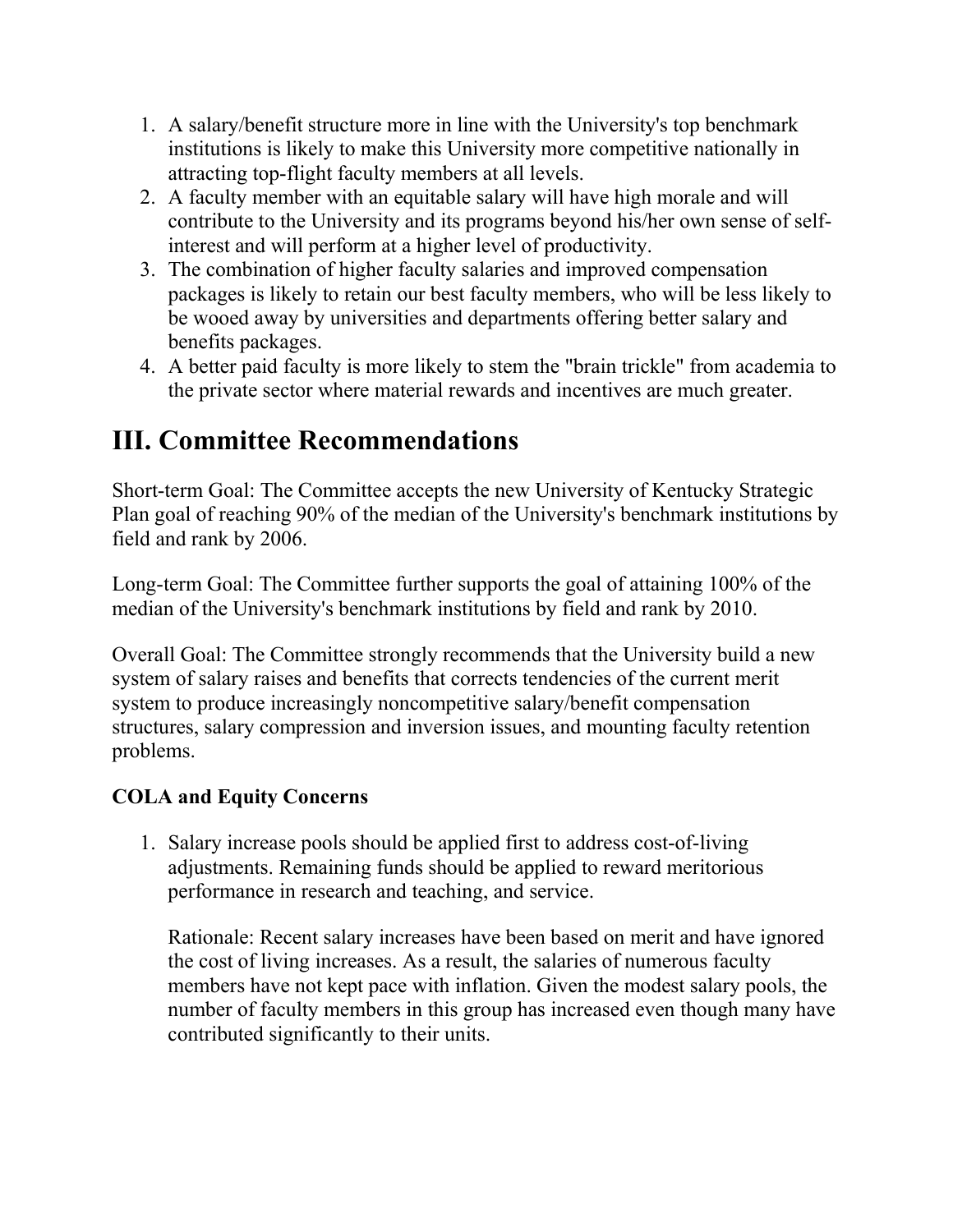2. Four separate salary pools should be established: for cost of living adjustments, meritorious activity, promotion in rank, and faculty retention/excellence to reward and retain outstanding faculty.

Rationale: Statistics on publicized faculty salary increases should actually reflect the average percentages faculty members receive, not the percentage of the salary allocation before promotion increments and salary adjustments for retention/excellence are deducted.

3. Salary pools should be made more transparent in terms of the number of pools established (faculty, administrative, staff, etc.), the scale and measures for awarding salary increases, and the sources of such funding.

Rationale: The Todd administration has routinely touted the need for a more transparent university that allows University community members and interested Kentucky citizens the ability to follow the process of decision making and the flow of financial resources through the University system.

#### **Benefits Concerns:**

1. Faculty benefits should be significantly increased and the range of benefit options should be expanded.

Rationale: Studies repeatedly show that this University's current employee benefits are not comparable to its benchmark institutions. An important part of addressing the "faculty salary situation" involves bringing UK benefits more in line with those offered by other prominent or rising Research I universities with which this University is competing for new stellar faculty members or seeking to retain our own highly marketable faculty members.

2. A flexible benefits program should be adopted that allows faculty members to choose among a cafeteria menu of benefit options and levels of funding- including tuition waivers for faculty dependents, dependent child care, domestic partner benefits, banking current benefit funds for retirement, medical deductible payments--with a fixed benefit allocation per faculty member.

Rationale: This type of benefit system would give individual faculty members the right and responsibility of choosing the benefit package that best reflects their present and future needs over the course of their University career. It would relieve the University of responsibility for designing homogeneous benefits packages that would be practically applicable only to a portion of the faculty.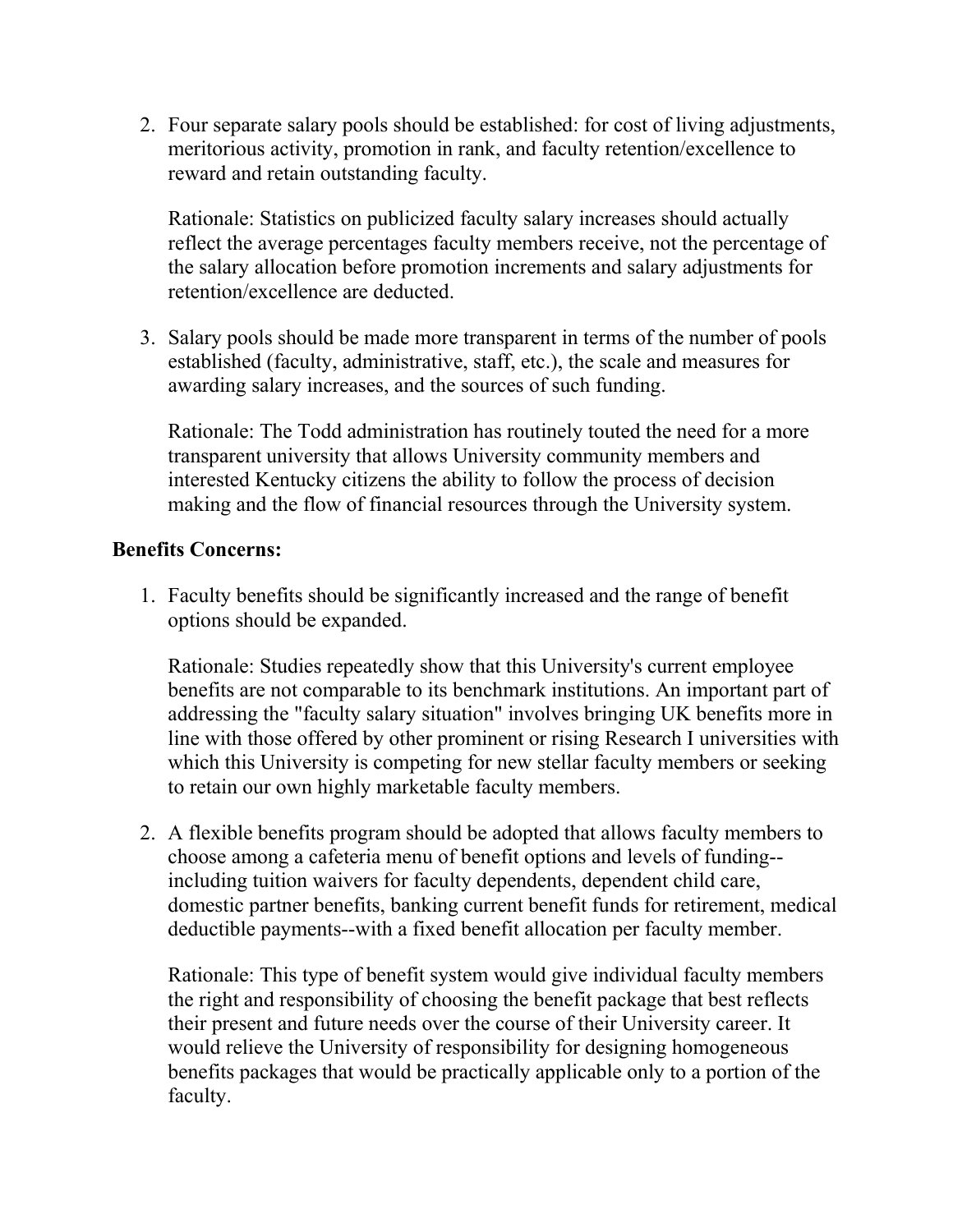#### **Merit-related Concerns:**

1. The Provost and Senate Council should jointly establish a committee to review the current merit review system and make recommendations for the design of appropriate means for rewarding merit across the entire University.

Rationale: The committee discussed various ways of improving the current merit review system and learned that the system used on campus varies widely among colleges, and even among departments within many colleges. Indeed, there apparently is not university-wide "system." At each meeting of the committee various proposals were discussed ranging from a standard system of merit increases added to the base salary of the faculty member to a system of annual non-recurring bonuses for meritorious performance. Consensus on this issue could not be reached. The committee concluded that the issue needed to be studied at greater length and more carefully. Members of the committee proposed for this purpose should be senior faculty members and should have some knowledge of merit review systems and the incentives and disincentives inherent in such systems.

2. The University should consider loosening restraints on granting RCTF funded endowed chairs so truly outstanding UK faculty can be effectively reviewed for such accolades.

Rationale: Prevailing policies and institutional biases works against the award of Research Challenge Trust Fund (RCTF) funded endowed chairs to outstanding current faculty. Not only does this negatively affect faculty morale; under some circumstances, the University does not get the most bang for the "bucks for brains" dollars, since less distinguished faculty members are hired. Any salary freed up by hiring an internal candidate for such endowed chairs should go to the respective internal candidate's academic unit for hiring additional faculty members or for providing salary adjustments for other outstanding faculty members.

3. The University should institute a special series of endowed professorships for which UK faculty with meritorious teaching, research, and service may compete.

Rationale: UK faculty members who have achieved national prominence and those on the verge of gaining national honors clearly deserve University recognition. A series of prestigious endowed chair positions could do much to reduce the chances of other universities successfully "cherry picking" UK's "best and brightest." These endows positions could be granted to faculty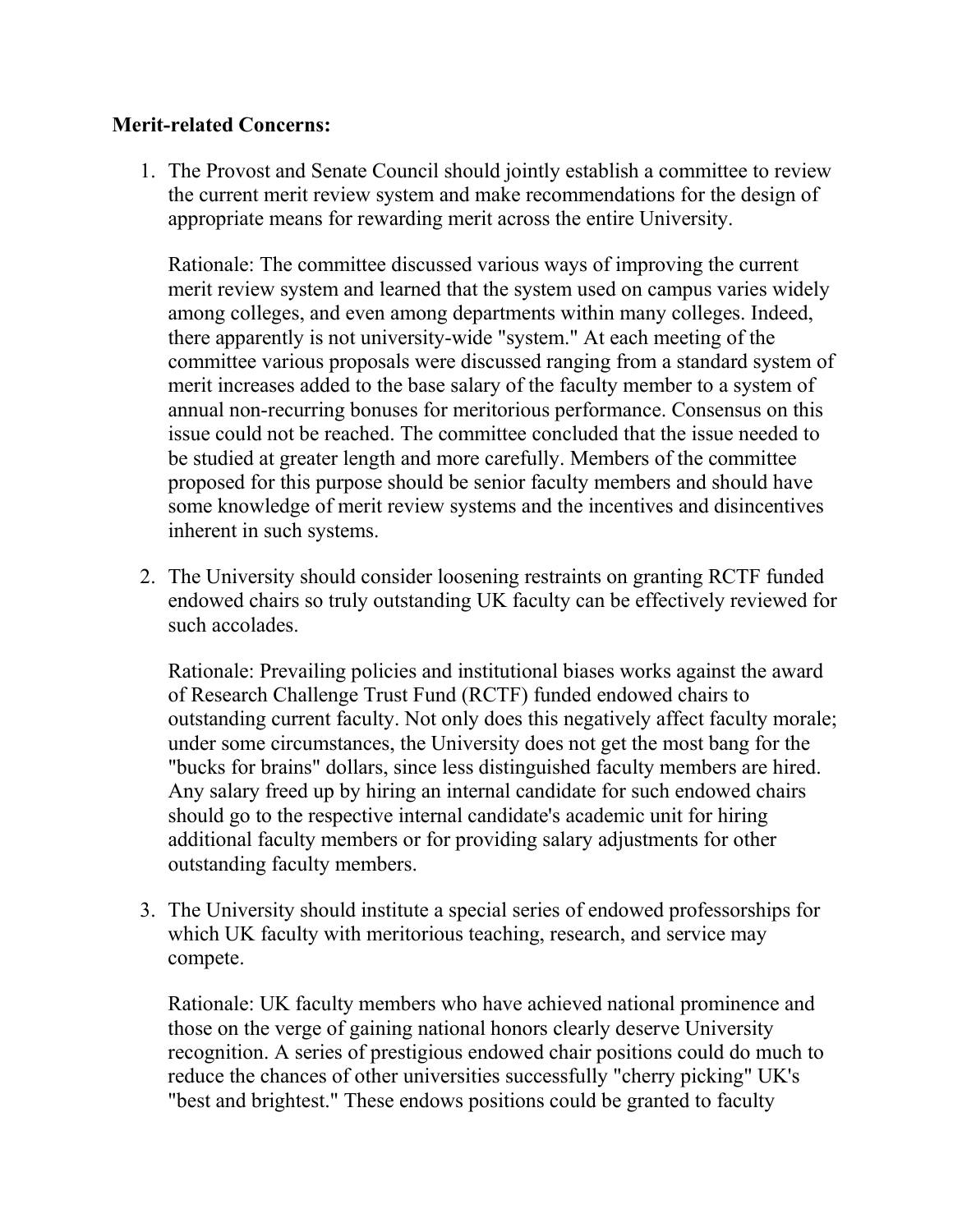members with outstanding teaching and service as well as those with outstanding research programs.

#### **IV. Conclusion: The Challenge and a Caveat**

This University 2003-2006 Strategic Plan is appropriately subtitled, "The Dream & the Challenge." This report borrows in part from this ambitious plan by underlining the challenging nature of the present budgetary environment shaping University priorities. In a period of declining state support for higher education and with the prospect of possibly greater fiscal challenges ahead, it would be easy to postpone efforts to meet the pressing urgency and growing need to address the faculty salary problem in a serious and meaningful manner. This would be a mistake---and one that the 2003-2006 Strategic Plan renounces by its commitment in Goal III to "attract, develop, and retain a distinguished faculty" and by noting that "compensation is the most important resource for attracting and retaining distinguished faculty."

This report however goes further by seeking to balance the forward emphasis of the Strategic Plan's predominant concern with future faculty with a stress on the salary situation of those current and loyal faculty who have distinguished themselves on many dimensions over the course of a long tenure in the face of growing disparities between market value and salary and benefit reward. Any university, even the best ranked, involves an admixture of faculty at various ranks who contribute in different ways with varied talents to the programs and missions of higher education. Just as the aspirations and objectives forming the vision of the future must not be sacrificed to the present-day realities informed by the smaller dreams of yesterday, so the Dream underpinning the latest Strategic Plan must not be pursued in such a way that those constituting the foundations of the University of today should be treated as the "sacrifice generation" for those who will populate the glorious future of the Dream fulfilled. A generous and humane University clearly has a place for responding to the needs and contributions of both constituencies.

One last note: In preparing this report, this Committee was impressed by the efforts of one of the Commonwealth's regional universities--Morehead State University--to develop a faculty salary plan for engaging its even more serious salary situation vis-avis its relevant benchmark institutions. At the same time, the Committee has found sobering the number of similar exercises at other Research I universities that have stalled and come to naught. Clearly, someone must be responsible for ensuring that the salary plan is implemented in order for the plan to be realized. The responsibility for executing the salary plan, including cost-of-living adjustments, equity adjustments, promotion in rank adjustments, and faculty retention/excellence adjustments to reward and retain outstanding faculty rests first with the deans and the provost. The provost